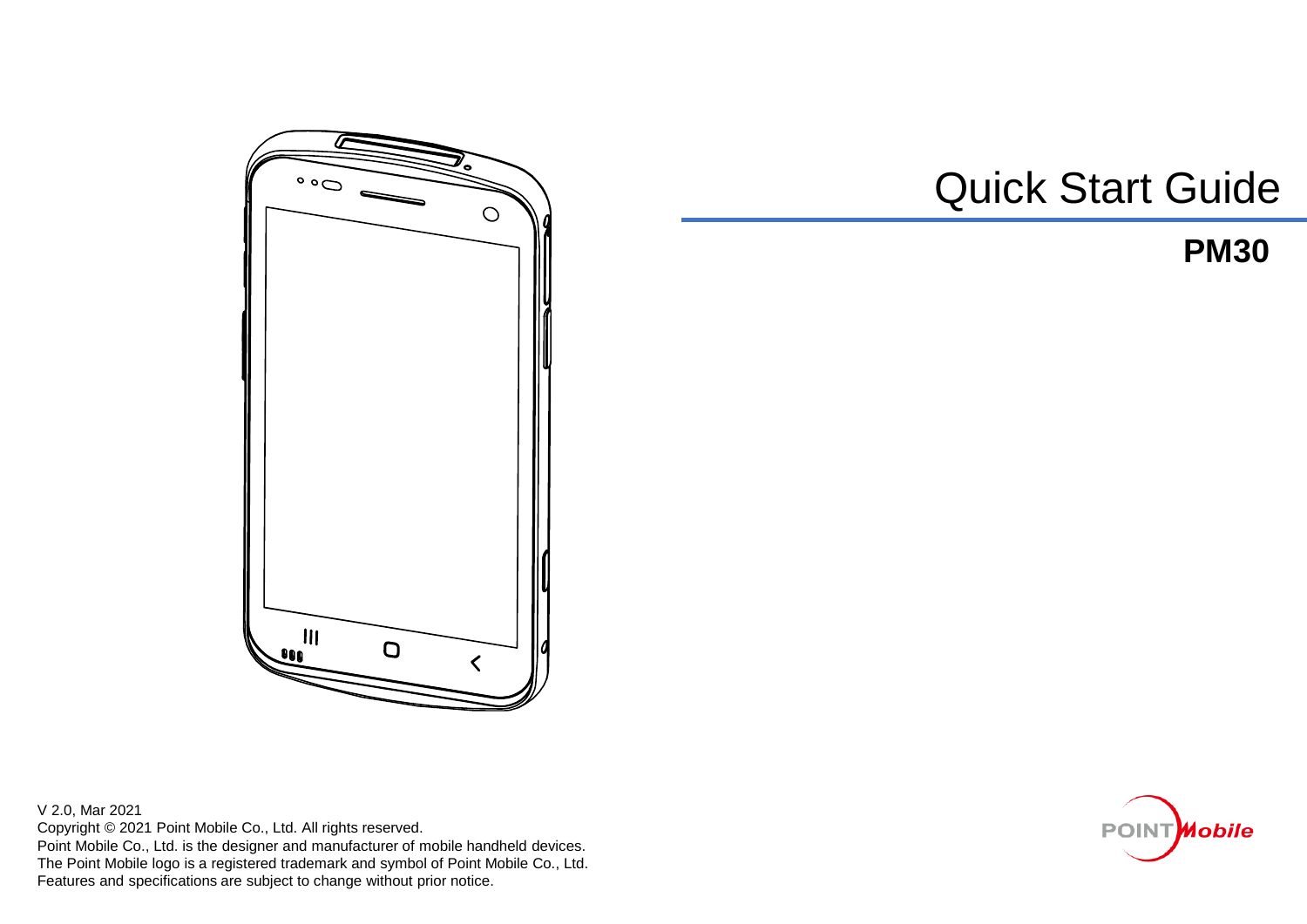# **Device Parts**



- 1. Front camera
- 2. Receiver
- 3. Screen
- 4. Back button
- 5. Home button
- 6. Recent app button
- 7. Speaker
- 8. Push-To-Talk (Default)
	- / Scan button (Programmable)
- 9. Volume up & down button
- 10. LED Indicator & Sensor
- 11. Scanner
- 12. Microphone (Second)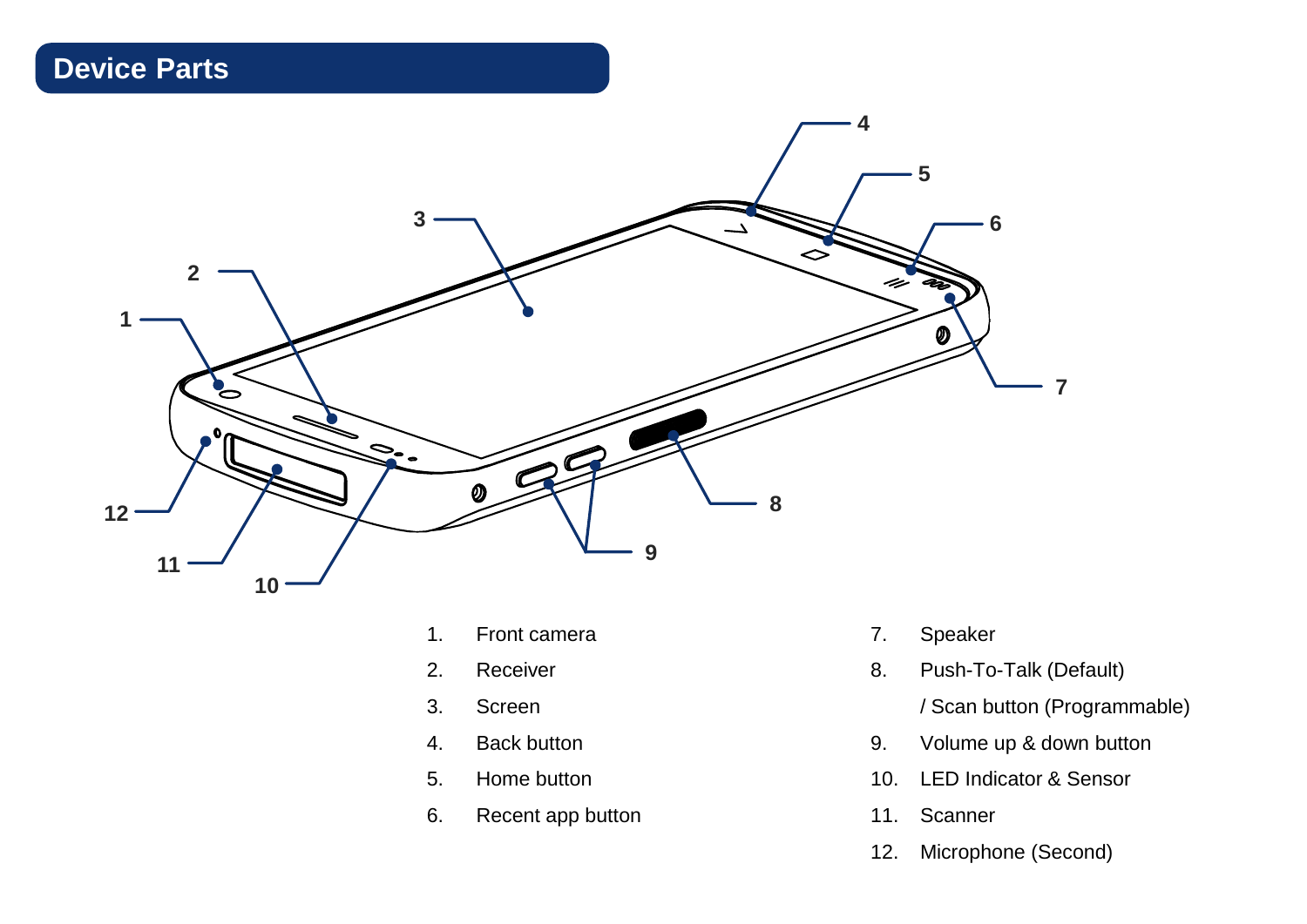## **Device Parts**



- 1. Fingerprint sensor
- 2. Flashlight
- 3. Rear camera
- 4. I/O connector for sled accessory (RF300, Gun handle)
- 5. I/O connector for cradle charging
- 6. USB Connector
- 7. Microphone (Main)
- 8. Power button
- 9. Scan button
- 10. Card tray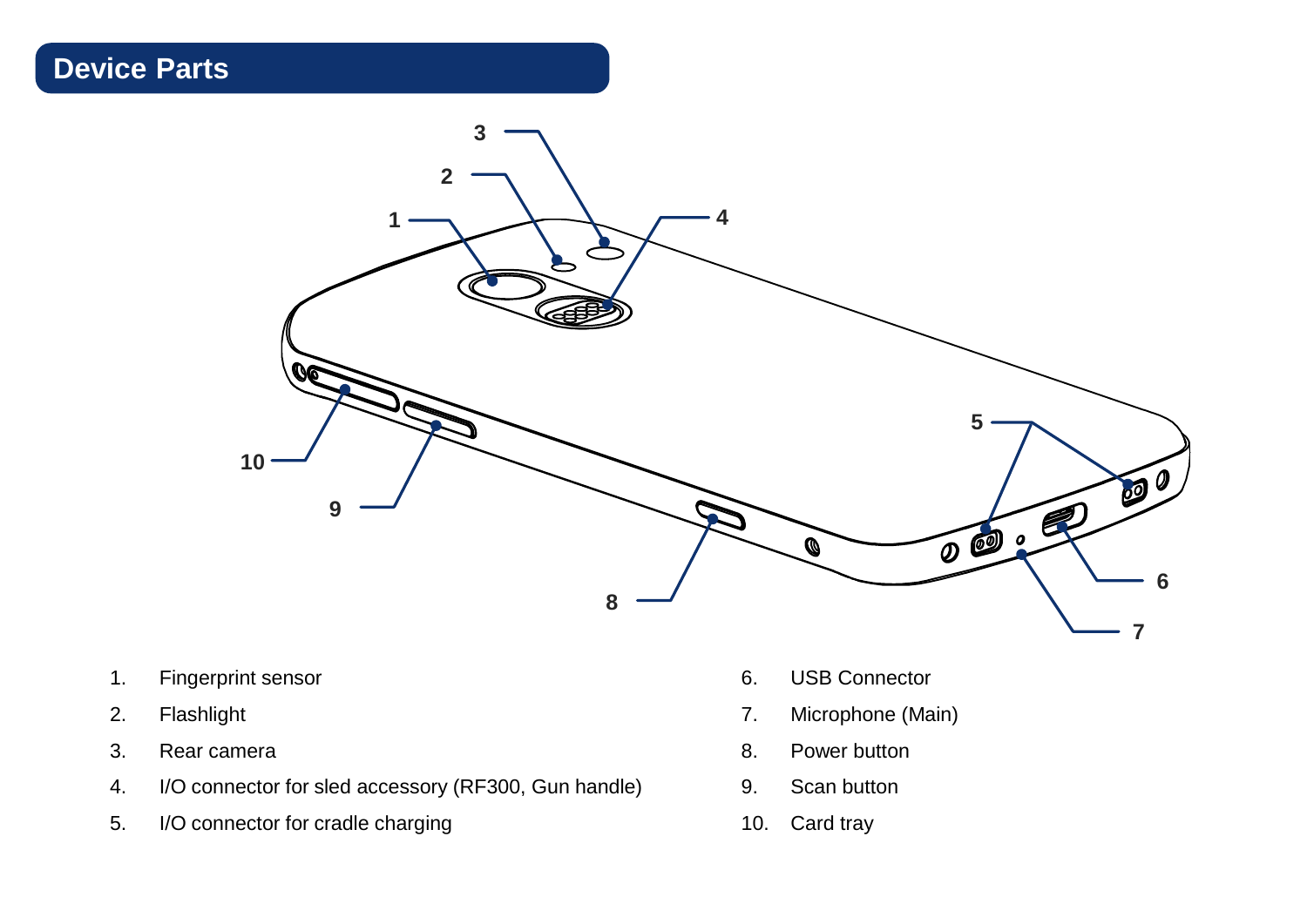## **Product Standard Accessories**



AC/DC power supply USB type C cable





Country plug



LCD protection film



SIM tray eject pin





Protective case



Dual slot cradle



PM Booster (Extended battery case)



Single slot cradle (for RF300 or gun handle)



Wireless charging pad



RF300 (UHF RFID reader)

Gun handle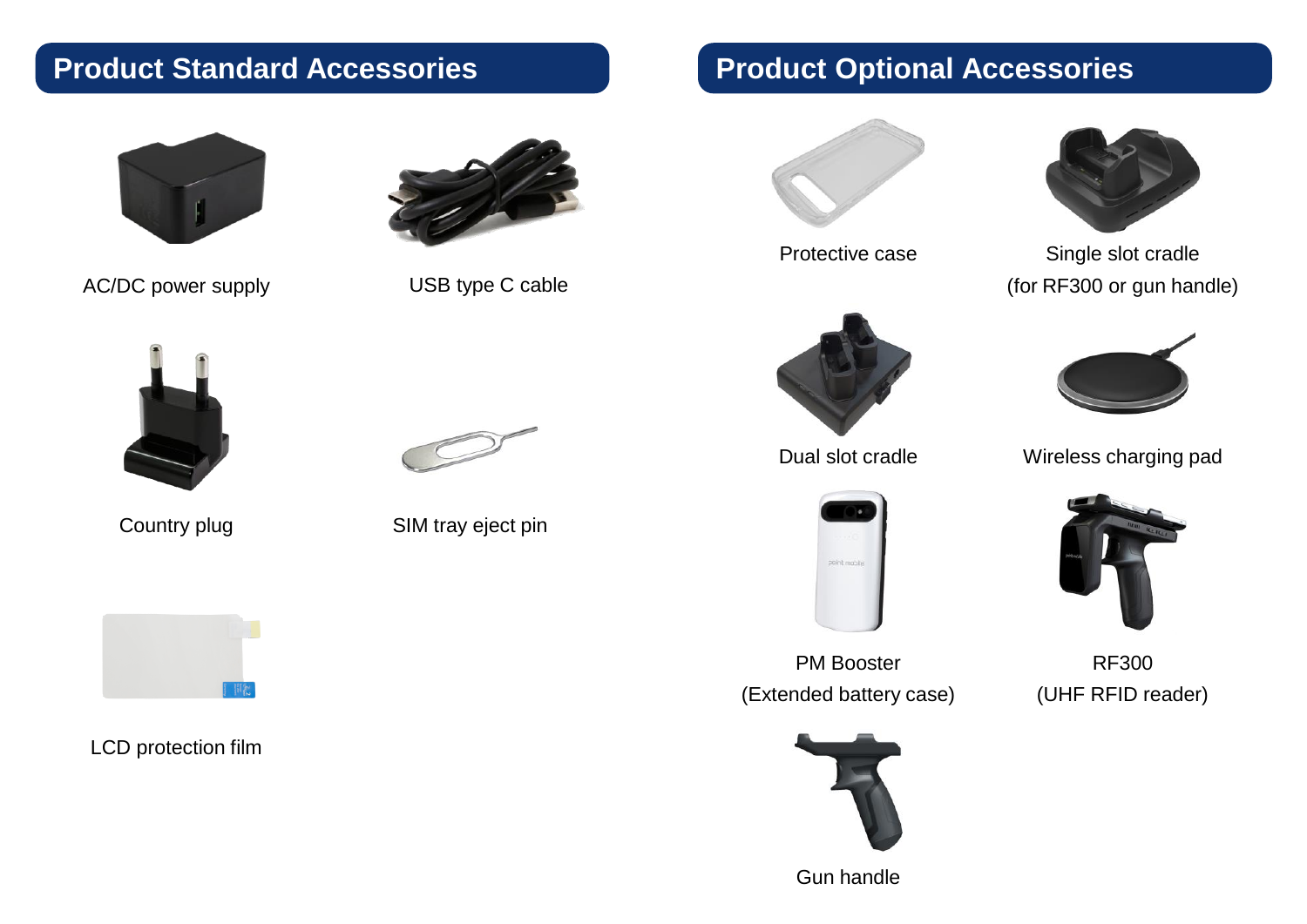### **Install SIM, SD card**

PM30 supports nano SIM and microSD card. (nano SIM card is supported by LTE SKU only.)

1. Insert and push the card tray eject pin into the hole of card tray. And pull the tray out.



2. Insert the nano SIM card and microSD card into proper slot in the correct orientation. (Gold contact must be facing down.)



# **Turn on / off PM30**



#### **Turn on**

Press and hold the **Power** button on the right side of PM30 until **SMART BEYOND RUGGED** logo displays on the screen.

#### **Turn off**

When the screen is on, press and hold the **Power** button until the power menu is shown.

Then, tap **Power off** among the menu.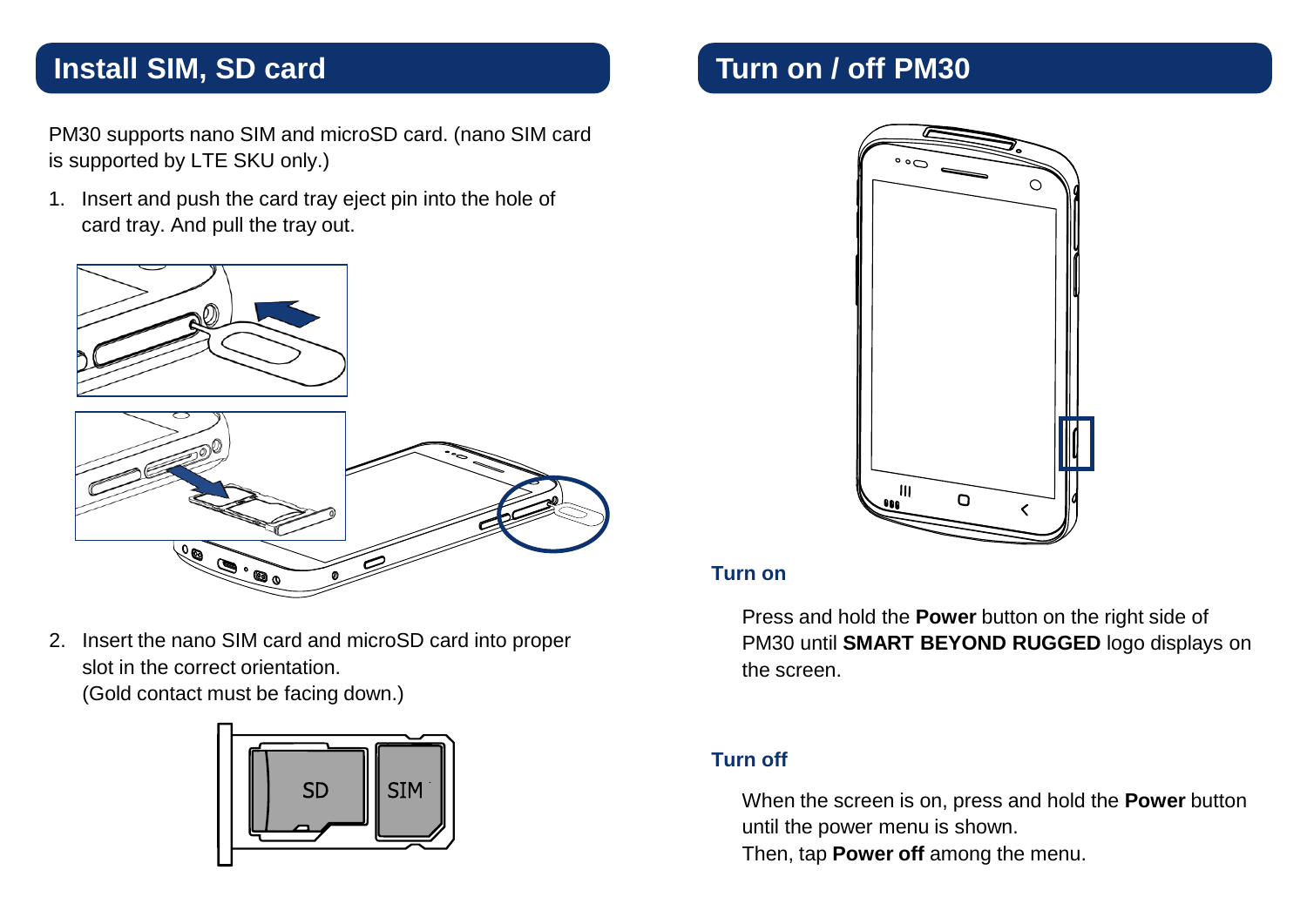# **Charging the Device**



- 1. Assemble the AC/DC power supply, country plug and USB type C cable
- 2. Connect the USB type C cable to PM30
- 3. Provide power by plugging the power supply to the wall socket

#### *< Caution >*

- *1. Always use an original power supply from Point Mobile. Other chargers and cables may damage the PM30. The device warranty does not cover any damage caused by the usage of non-original power supplies.*
- *2. Make sure the charger and cable is not wet.*

## **LED Indicator**



| <b>No</b> | <b>Indicator</b>     | <b>Status</b>        | Indication                                                             |
|-----------|----------------------|----------------------|------------------------------------------------------------------------|
| 1         | Power LED            | Solid red            | Charging the device (With charger)<br>Battery is low (Without charger) |
|           |                      | <b>Blinking red</b>  | Battery is critical low                                                |
|           |                      | Solid green          | Device is fully charged                                                |
| 2         | Notification<br>I FD | <b>Blinking blue</b> | Notification existing                                                  |
|           |                      | Red flash            | Barcode reading failed                                                 |
|           |                      | <b>Blue flash</b>    | Barcode reading success                                                |